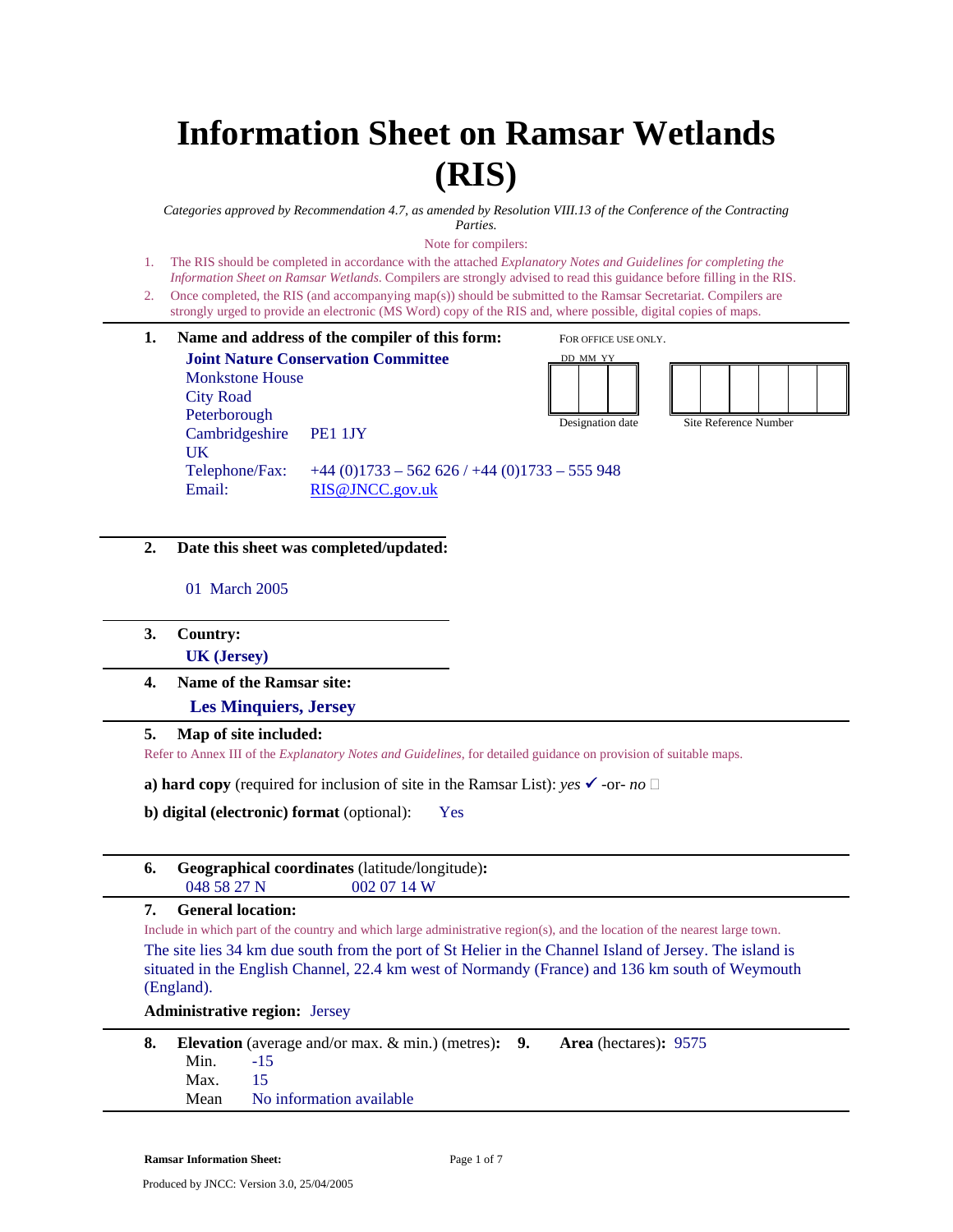# **10. Overview:**

Provide a short paragraph giving a summary description of the principal ecological characteristics and importance of the wetland.

The site complex consists of an extensive shoal area approximately 16 km long and 11 km wide .At high tide only rocky heads and a small supralittoral area, La Maitresse Isle (which supports some small stone dwellings), are exposed. The tidal range can exceed 12 m. At low tide various habitats are exposed, including reefs, boulder fields, sandy shores and shingle banks The area is fed clean welloxygenated water and this factor, together with the range of habitats and the site's biogeographical position supports a wide range of rich and diverse biotopes and some unusual species assemblages. The flora and fauna is characterised by limit-of-range species at the northern and southern margins of their distributions which are not present on shores either to the north or south respectively. Fishing within the site is of great cultural, social and traditional importance to the population of Jersey.

## **11. Ramsar Criteria:**

Circle or underline each Criterion applied to the designation of the Ramsar site. See Annex II of the *Explanatory Notes and Guidelines* for the Criteria and guidelines for their application (adopted by Resolution VII.11).

# **1, 2, 3, 4, 7, 8**

## **12. Justification for the application of each Criterion listed in 11. above:**

Provide justification for each Criterion in turn, clearly identifying to which Criterion the justification applies (see Annex II for guidance on acceptable forms of justification).

1. The site has the one of the largest tidal ranges in the world, which can exceed 12 metres, and a wide range of substrata and wave exposure. Its waters are relatively warm due to the influence of the Gulf Stream and surrounding oceanographic conditions. Habitat-based evaluations using comparisons with the nearby South-East Coast of Jersey Ramsar site (designated 2000) indicate that due to the diverse range of habitats, communities and species the site has great ecological value which play a substantial ecological role in the natural functioning of the system

The extensive rocky intertidal areas in this site are of international importance because of the rarity and possible threats to this type of habitat and its associated communities. Situated in Le Golfe Normano-Breton, in the same region as the Baie de Mont St Michel (designated Ramsar site 1994), the site is part of the last vestiges of a former land bridge to continental Europe and plays a major role in the continued functioning of the Golfe.

2.The site is internationally important because it supports the following vulnerable, endangered or critically endangered species. The ecological community is unique

| <b>Bottlenosed Dolphin</b>  | Tursiops truncatus    | Bern appendix II                  |
|-----------------------------|-----------------------|-----------------------------------|
|                             |                       | C.M.S appendix II<br>$\bullet$    |
|                             |                       | E.C Habitats Dir. Annex II,       |
|                             |                       | <b>CWJ</b> Protected              |
| <b>Common Dolphin</b>       | Delphinus delphis     | Bern appendix II                  |
|                             |                       | C.M.S appendix II                 |
|                             |                       | <b>CWJ</b> Protected              |
| <b>White Beaked Dolphin</b> | Lagenorhynchus        | Bern appendix II                  |
|                             | albirostris           | C.M.S appendix II                 |
|                             |                       | <b>CWJ</b> Protected<br>$\bullet$ |
| Risso's Dolphin             | Grampus griseus       | C.M.S appendix II                 |
|                             |                       | Bern appendix II                  |
|                             |                       | <b>CWJ</b> Protected              |
| <b>Striped Dolphin</b>      | Stenella coeruleoalba | Bern appendix II                  |
|                             |                       | <b>CWJ</b> Protected              |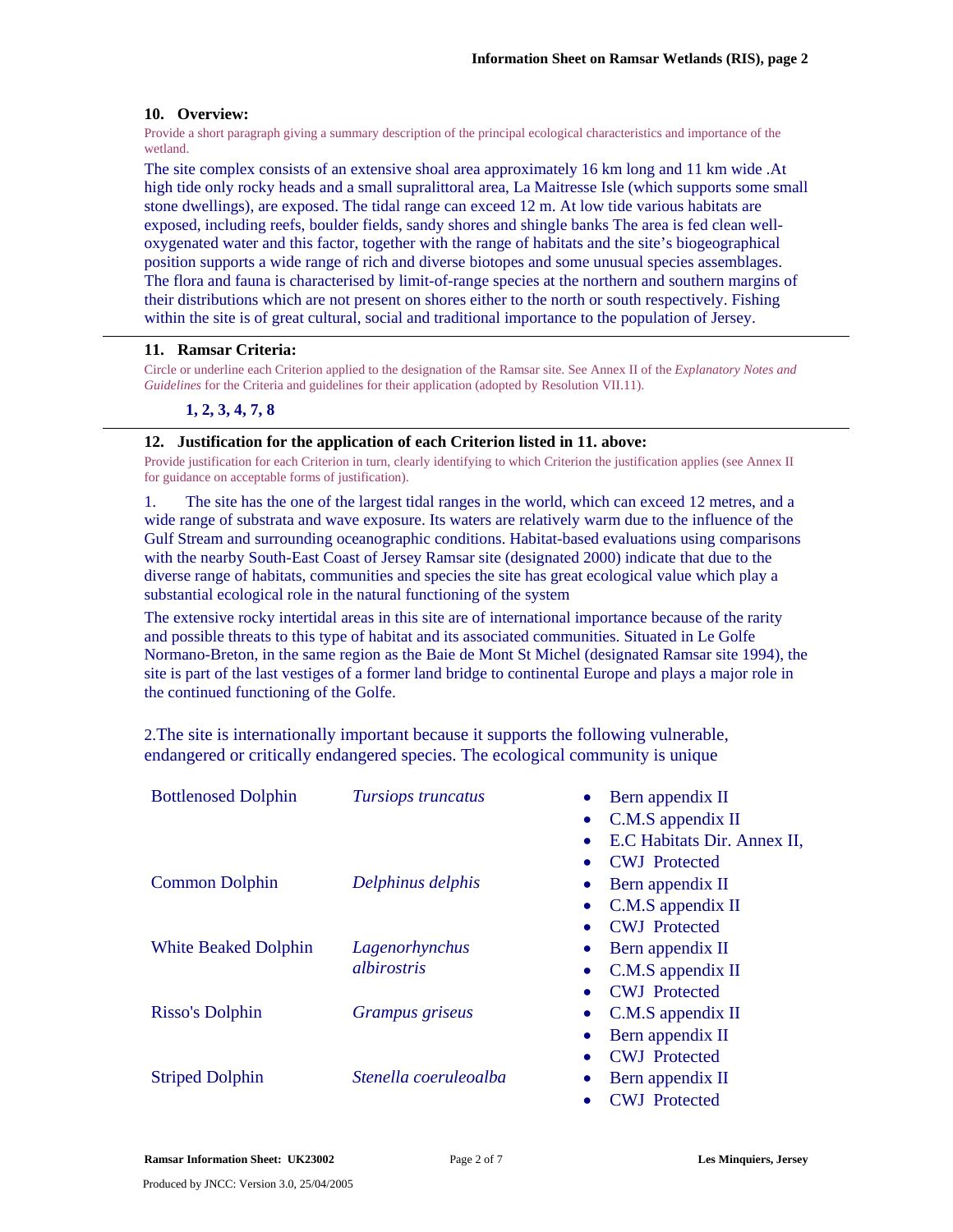| <b>Harbour Porpoise</b>       | Phocoena phocoena                                          | Bern appendix II<br>$C.M.S$ appendix $II$<br>E.C Habitats Dir. Annex II |
|-------------------------------|------------------------------------------------------------|-------------------------------------------------------------------------|
| <b>Pilot Whale</b>            | Globicephala melas                                         | <b>CWJ</b> Protected<br>C.M.S appendix II                               |
|                               |                                                            | Bern appendix II                                                        |
|                               | $\bullet$                                                  | <b>CWJ</b> Protected                                                    |
| <b>Atlantic Grey Seal</b>     | Halichaerus grypus<br>$\bullet$                            | E.C Habitats Dir. Annex II                                              |
| <b>Basking Shark</b>          | Cetorhinus maximus<br>$\bullet$                            | <b>IUCN</b> vulnerable                                                  |
|                               |                                                            | Bern appendix II                                                        |
| <b>Atlantic Salmon</b>        | Salmo salar                                                | E.c Habitats Dir. Annex II                                              |
| <b>Common Sturgeon</b>        | Acipenser sturio<br>$\bullet$                              | <b>IUCN</b> Red list                                                    |
|                               |                                                            | C.M.S appendix II                                                       |
|                               |                                                            | Bern appendix II                                                        |
| <b>Short-Snouted Seahorse</b> | <i>Hippocampus</i><br>$\bullet$                            | <b>IUCN</b> Red list                                                    |
|                               | hippocampus                                                | Bern appendix II                                                        |
| <b>Twait Shad</b>             | Alosa fallax                                               | <b>IUCN</b> Red list                                                    |
|                               | CWJ=Conservation of Wildlife(Jersey) Law 2000 (as amended) |                                                                         |

3. Jersey is situated in Le Golfe Normano-Breton between England and France on the boundary between the cold and warm temperate marine biogeographical regions. Overlap between these regions promotes increased species richness and provides assemblages which include species at the limits of their respective distributions. Species associated with warmer southern European waters such as ormer *Haliotis tuberculata* which are rare or absent from British coasts thus coexist with at those normally associated with colder northern waters such as the beadlet anenome *Actinia equina*. It has been hypothesised that such limit-of-range populations may eventually, through adaptation to local, more extreme environmental conditions than core populations undergo allopatric speciation which arises though reproductive isolation. Monitoring of these habitats for environmental change is therefore crucial (Taylor & Cook 1981). One of the largest breeding populations of bottlenose dolphins *Tursiops truncatus* in the British Isles are recorded in the area.

4. The Baie de St Malo experiences huge diurnal movements of relatively warm, closed waters moved by a residual inshore anti-clockwise current around Jersey. This enhances local recruitment of many species of planktonic larvae, especially Crustacea. The large rocky platforms are important to many invertebrate and vertebrate organisms, providing shelter, protection and food for both larval and adult stages. Likewise the rich infaunal communities of the mud and sand flats are important for their range of mollusc and worm species. These areas are important nursery zones for shore and shallow sublittoral fish communities. The wide shallow gullies dividing the rocky platforms also provide critical habitat for many other forms and stages of life as do the extensive and diverse algal assemblages. Different locations within the site support a number of species of wintering and passage waders and wildfowl with important feeding and roosting locations. The number of birds found within the site contribute to Jersey's nationally significant populations of three species which are *Phalocrocorax carbo*, *Sterna sandvicensis*, *Hydrobates pelagicus*

7. The areas of shallow water and the large number of intertidal pools within the site provide habitat for many species of fish. The South-East Coast of Jersey surveys recorded 107 marine fish species of which ten are of EU or UK importance and 34 priority marine invertebrates of which 14 are rare or scarce (UK).There is no reason to suppose that this site supports fewer. The enormous water exchanges, strong tidal streams, a wide variety of wave energy conditions and substrate variation provide ideal conditions for the support of a wide diversity of organisms. The combination of biogeographic location, oceanographic circulation and physical features enhances biodisparity. The site contributes to the biodiversity of the Golfe Normano-Breton and thence to the English Channel.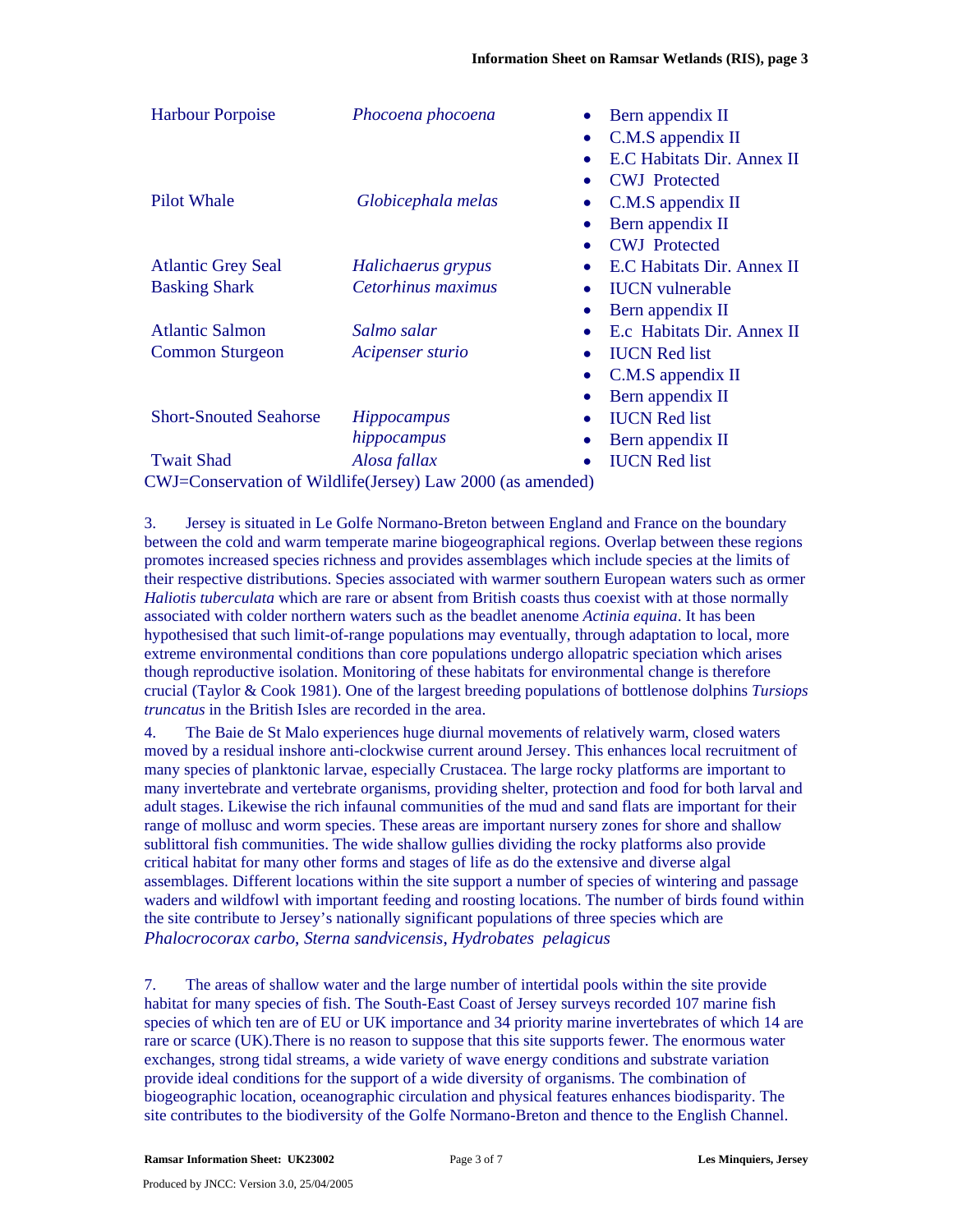Among the most important fish species are *Acipenser sturio, Alosa alosa, Alosa fallax, Cetrohinus maximus, Gobius cobitus, Hippocampus hippocampus, Pomatoschistus microps, Pomatoschistus minutus, Salmo salar* 

8. The topographical diversity of the site creates a range of sheltered areas which provide conditions favouring recruitment of planktonic larvae. Many species of fish feed and grow in the warm fertile shallows before commencing their autumn migration to spawn elsewhere. Conversely, other species winter in the area and leave during the summer. The site also provides habitat for the entire life cycle of many smaller marine organisms. This wide diversity provides feeding for dolphins and seabirds.

## **13. Biogeography** (required when Criteria 1 and/or 3 and /or certain applications of Criterion 2 are applied to the designation)**:**

Name the relevant biogeographic region that includes the Ramsar site, and identify the biogeographic regionalisation system that has been applied.

#### **a) biogeographic region:**

Atlantic

# **b) biogeographic regionalisation scheme** (include reference citation): EU Habitats Directive

## **14. Physical features of the site:**

Describe, as appropriate, the geology, geomorphology; origins - natural or artificial; hydrology; soil type; water quality; water depth, water permanence; fluctuations in water level; tidal variations; downstream area; general climate, etc.

| Soil & geology                    | Boulder, Clay, Gravel, Igneous, Mud, Peat, Sand, Shingle     |  |
|-----------------------------------|--------------------------------------------------------------|--|
| Geomorphology and landscape       | Cave/Tunnel, Intertidal rock, Intertidal sediments, Islands, |  |
|                                   | Open coast, Pools, Subtidal rock, Subtidal sediments, Surge  |  |
|                                   | gullies                                                      |  |
| <b>Nutrient</b> status            |                                                              |  |
| pH                                |                                                              |  |
| Salinity                          | saline / euhaline                                            |  |
| Soil                              |                                                              |  |
| Water permanence                  | usually permanent                                            |  |
| Summary of main climatic features | Annual averages (Jersey, 1961-90) (www.gov.je/faqs.asp)      |  |
|                                   | Max. daily temperature: $17^{\circ}$ C                       |  |
|                                   | Min. daily temperature: $6^{\circ}$ C                        |  |
|                                   | Rainfall: 860 mm                                             |  |
|                                   | Hrs. of sunshine: $1915.0$                                   |  |
|                                   | The climate of the region is temperate oceanic.              |  |

## **General description of the Physical Features:**

The majority of the exposed rock can be termed a foliated granodiorite. It is probable that the area was part of a land bridge to continental Europe which was inundated at the end of the last Ice Age. At low tide rocky reefs, shingle and sand banks are exposed, together with subangular to sub-rounded boulders of all sizes, and sedimentary mud, sand and gravel. Underlying peat and clay beds are of likely archaeological significance. Exposed and sheltered rocky shores, rockpools, intertidal overhangs and caves are all present.

The site has the one of the largest tidal ranges in the world which can exceed 12 metres.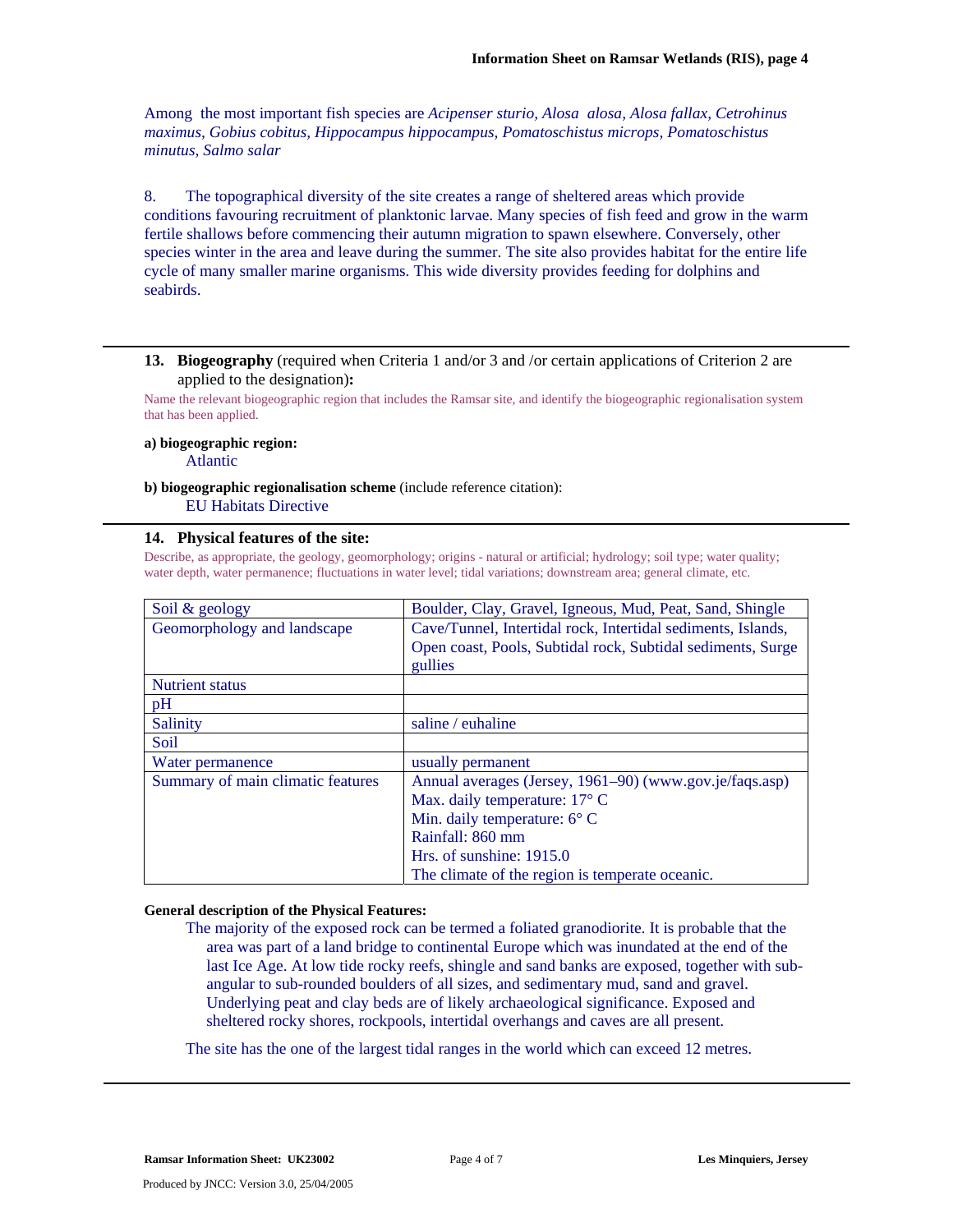## **15. Physical features of the catchment area:**

Describe the surface area, general geology and geomorphological features, general soil types, general land use, and climate (including climate type).

n/a

#### **16. Hydrological values:**

Describe the functions and values of the wetland in groundwater recharge, flood control, sediment trapping, shoreline stabilization, etc.

Sediment trapping

## **17. Wetland types**

#### Marine/coastal wetland

| Code | Name                                           | % Area |
|------|------------------------------------------------|--------|
| A    | Shallow marine waters                          |        |
|      | Marine beds (e.g. sea grass beds)              |        |
|      | Rocky shores                                   |        |
| E    | Sand / shingle shores (including dune systems) |        |
| G    | <b>Tidal flats</b>                             |        |

## **18. General ecological features:**

Provide further description, as appropriate, of the main habitats, vegetation types, plant and animal communities present in the Ramsar site.

The site contains a diverse array of habitats and micro-habitats. Luxuriant growth of fucoid algae on intertidal rocky platforms, rockpools and gullies with a variety of algae, crustaceans and fish, intertidal channels with sponge and ascidian communities and some intertidal sediment communities all occur on the site.

## **19. Noteworthy flora:**

Provide additional information on particular species and why they are noteworthy (expanding as necessary on information provided in **12**. Justification for the application of the Criteria) indicating, e.g. which species/communities are unique, rare, endangered or biogeographically important, etc. *Do not include here taxonomic lists of species present – these may be supplied as supplementary information to the RIS.* 

# Intertidal rocky platforms bear luxuriant growth of fucoid algae. Stands of kelp *Laminaria* species also occur.

# Intertidal rockpools contain dense colonies of the non-native alga *Sargassum muticum*, first recorded in Jersey in 1980.

#### **20. Noteworthy fauna:**

Provide additional information on particular species and why they are noteworthy (expanding as necessary on information provided in **12**. Justification for the application of the Criteria) indicating, e.g. which species/communities are unique, rare, endangered or biogeographically important, etc., including count data. *Do not include here taxonomic lists of species present – these may be supplied as supplementary information to the RIS.* 

# **Species Information**

Nationally important species include the molluscs *Modiolus modiolus*, *Haliotis tuberculata*, *Gibbula pennanti* and *Mactra glauca*. Crabs include *Pisa tetraodon* and *Thia scutellata*. The extensive areas of shallow water and huge numbers of intertidal pools found within the site provide habitat for many species of fish such as short-snouted seahorse *Hippocampus* 

*hippocampus* and giant goby *Gobius cobitis*.

## **21. Social and cultural values:**

e.g. fisheries production, forestry, religious importance, archaeological sites, social relations with the wetland, etc. Distinguish between historical/archaeological/religious significance and current socio-economic values.

Non-consumptive recreation Sport fishing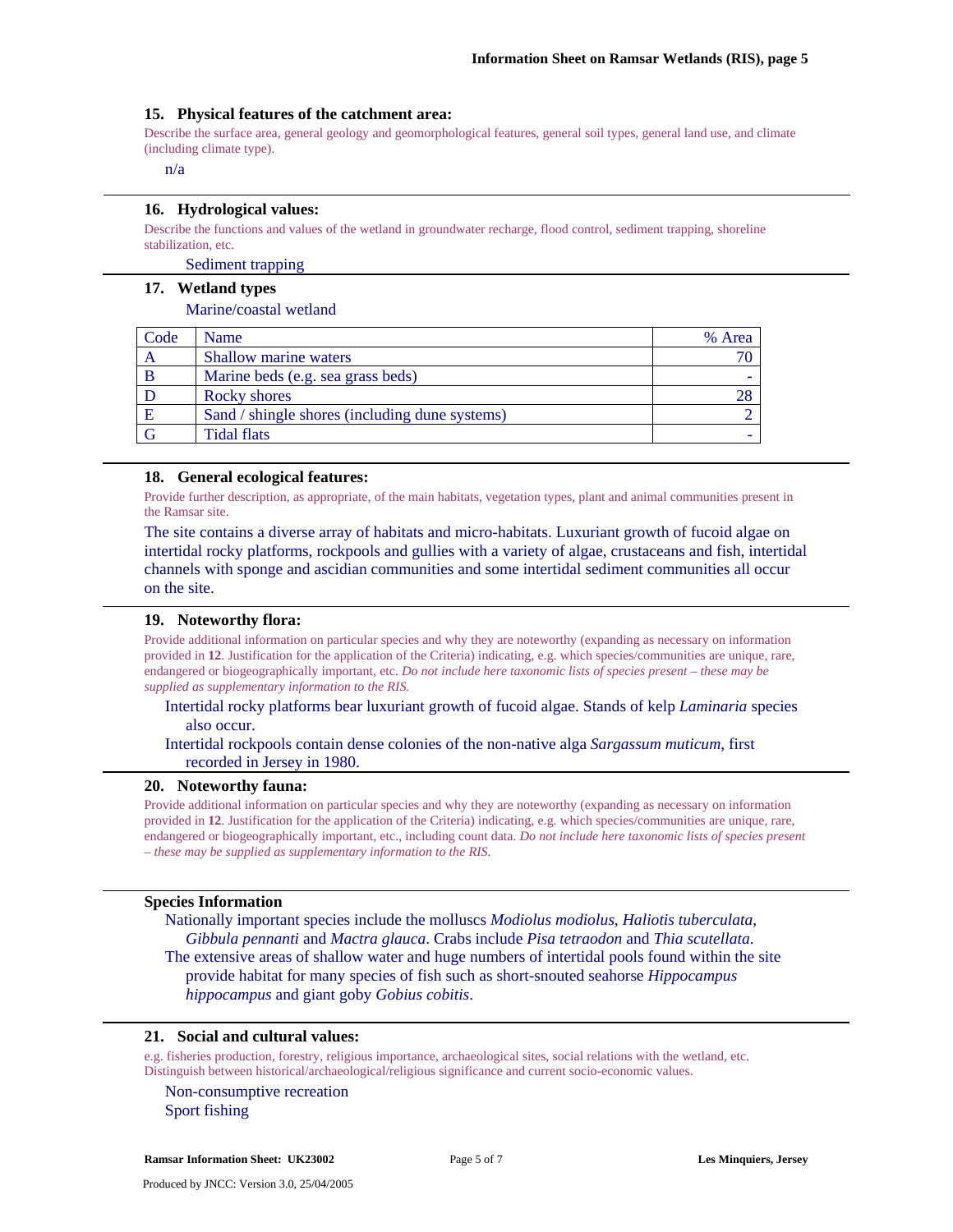Traditional cultural

## **22. Land tenure/ownership:**

| <b>Ownership category</b> | On-site | Off-site |
|---------------------------|---------|----------|
| National/Crown estate     |         |          |

## **23. Current land (including water) use:**

| Activity                    | On-site | Off-site | Scale       |
|-----------------------------|---------|----------|-------------|
| Recreation                  |         |          | Small-scale |
| Fishing: commercial         |         |          | Large-scale |
| Fishing: recreational/sport |         |          | Small-scale |

# **24. Factors adversely affecting the site's ecological character, including changes in land (including water) use and development projects:**

*Explanation of reporting category:* 

- *1. Those factors that are still operating, but it is unclear if they are under control, as there is a lag in showing the management or regulatory regime to be successful.*
- *2. Those factors that are not currently being managed, or where the regulatory regime appears to have been ineffective so far.*

#### None

## **25. Conservation measures taken:**

List national category and legal status of protected areas, including boundary relationships with the Ramsar site; management practices; whether an officially approved management plan exists and whether it is being implemented.

| Conservation measure | On-site | Off-site |
|----------------------|---------|----------|
| Other                |         |          |

Policy M1 of the Jersey Island Plan 2003 ensures the sustainable use of the Island's marine environment by the designation of a Marine Protection Zone extending from Mean High Water to the territorial limits, as designated on the Island and Town Proposals Maps. Within this zone there is a presumption against all developments except those which are essential for navigation, access to water, fishing and fish farming and coastal defence.

## **26. Conservation measures proposed but not yet implemented:**

e.g. management plan in preparation; official proposal as a legally protected area, etc. Proposed site of special interest under the Planning (Jersey) Law 1964

## **27. Current scientific research and facilities:**

e.g. details of current research projects, including biodiversity monitoring; existence of a field research station, etc.

Difficulties in accessing the site and resource limitations currently preclude research.

## **28. Current conservation education:**

e.g. visitor centre, observation hides and nature trails, information booklets, facilities for school visits, etc.

An information booklet on the importance of Jersey's Ramsar site is available.

## **29. Current recreation and tourism:**

State if the wetland is used for recreation/tourism; indicate type(s) and their frequency/intensity.

Low-level recreation by visitors from France and Jersey. The increase in these visits is a cause for concern, and negotiations are in progress to control this.

# **30. Jurisdiction:**

Include territorial, e.g. state/region, and functional/sectoral, e.g. Dept. of Agriculture/Dept. of Environment, etc. Bailiwick of Jersey,